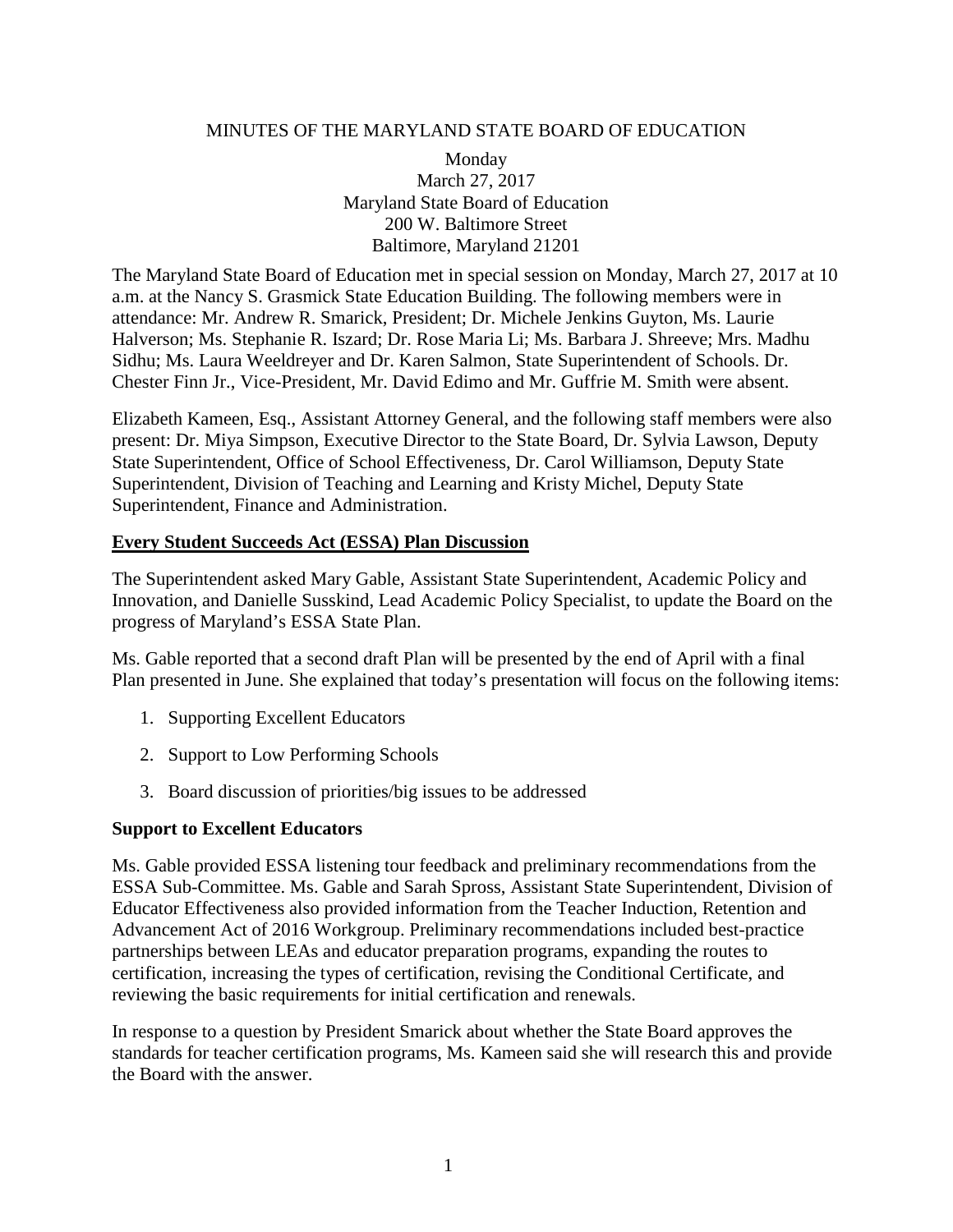Dr. Salmon noted that Maryland does not produce enough teachers and that there will be more and more shortages across the state over the next few years.

Mr. Smarick requested a presentation at another Board meeting on teacher preparation.

Ms. Weeldreyer said, "Other cities are putting teacher candidates into the neediest schools where they are likely to get hired. Teachers need to be exposed to the state curricula. We need residencies. There are ways to sweeten teacher preparation."

Dr. Li suggested accelerating retired people into teaching. She said, "We need to ease the transition for people to get back into teaching."

Ms. Spross explained that there are some significant changes such as the addition of an Adjunct Certification for teachers of very highly skilled programs.

Dr. Salmon suggested that local school systems (LSS) could be encouraged to provide financial incentives for student teachers, as well as not allowing new teachers into challenging schools. Ms. Gable also suggested that the law could state that the principals name be announced prior to a teacher accepting a post at that school.

In response to a question by Dr. Li, Dr. Salmon said that some LSSs choose to add financial incentives for teachers to work in challenging schools. Ms. Gable said that salary negotiations for teachers is a local control issue but that there were some federal grants under the Race To The Top (RTTT) Program that were available for financial incentives.

Dr. Salmon said, "We need to nurture and motivate teacher candidates."

Ms. Spross said that the ESSA tours were very helpful noting that teacher preparation programs must be linked to certification.

In response to a question by Ms. Sidhu about standards for Adjunct Teachers, Ms. Spross said that this is a difficult issue.

Ms. Gable reviewed recommendations based on feedback from the listening tours to include: 1) induction and mentoring, 2) developing teacher leaders, and 3) professional learning based on teacher and student needs.

She discussed equity issues showing that the least qualified teachers continue to be disproportionately assigned to the most challenged schools across the state and provided preliminary recommendations for promoting equity.

Ms. Gable provided a chart outlining what other states are doing to support educators.

In response to a comment by Ms. Weeldreyer about the lack of accountability measures for teacher preparation programs, Dr. Salmon said that the Maryland Higher Education Commission is working on a new plan that includes some accountability measures. Ms. Weeldreyer said, "There are models out there. I would like to see something in the ESSA Plan on this."

Dr. Li requested information on what Virginia, the District of Columbia and Pennsylvania are doing in the way of supporting excellent teachers. She noted that teacher salaries need to be increased and asked if the state could offer matching funds to meet this need.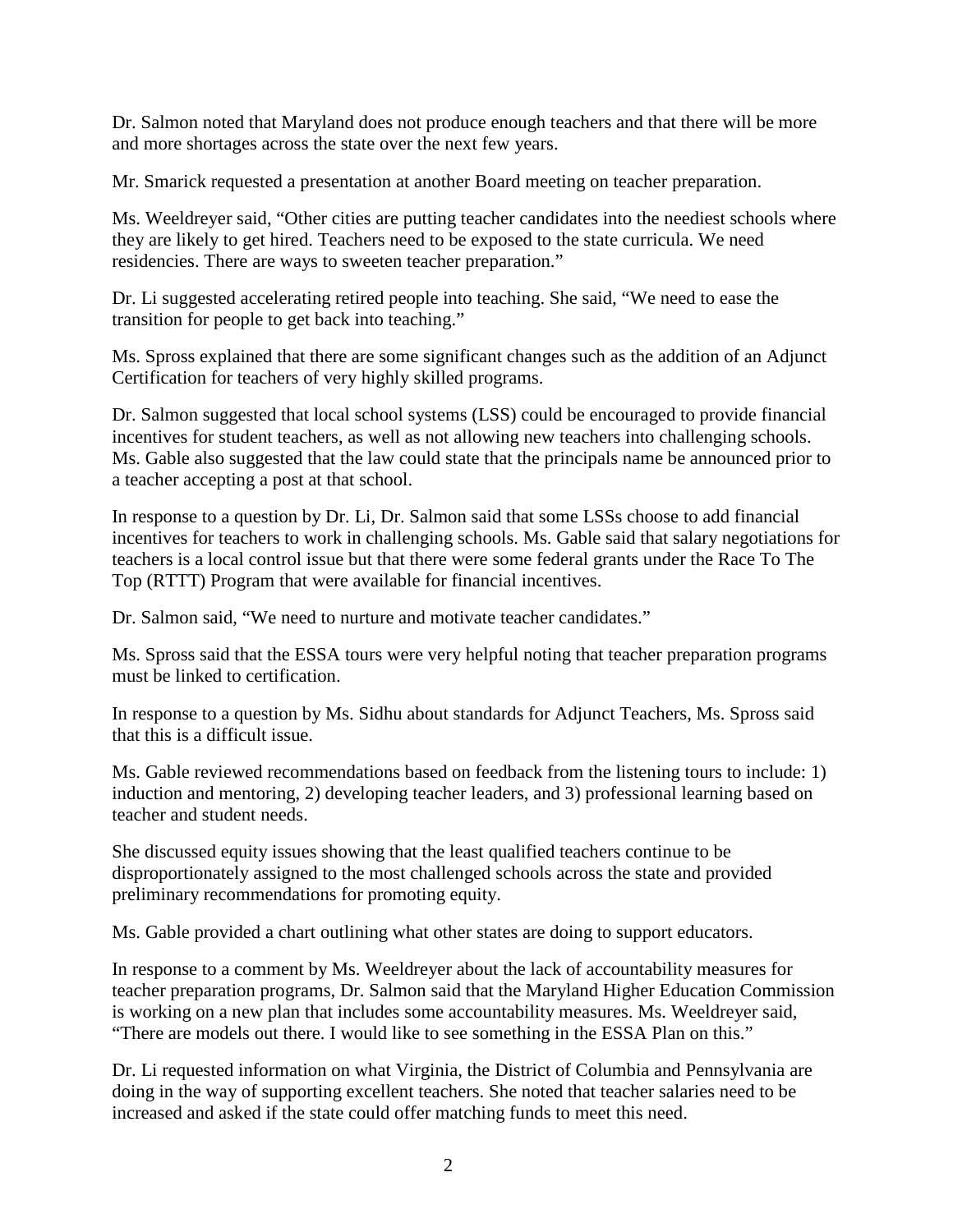In response to a request by Mr. Smarick, Ms. Gable agreed to provide information on a comparison of teacher salaries in the state to teacher retention rates.

Dr. Guyton said, "We need to differentiate data to show whether teachers are leaving to go into another teaching job or leaving the profession."

Board members thanked the presenters for a very informative presentation.

# **Support to Low Performing Schools**

Tiara Booker-Dwyer, Director, Office of School, Teacher, and Principal Involvement, provided charts depicting support for Comprehensive (CSI) and Targeted Schools (TSI) and discussed the types of schools in these categories.

In response to a question by Dr. Guyton about adjusted graduation rates, Ms. Gable said, "we want to have a five-year rate and a four-year rate. Maryland does have a five-year goal and may consider a six-year goal.

In response to a concern expressed by President Smarick about CSI schools being identified every three years, Dr. Salmon said, "We should look at the numbers."

Dr. Williamson explained that it takes time to make improvements. She reported that LSSs are watching their data and they want to catch schools before they fail. She said, "We will be looking at all data, every year."

Ms. Booker-Dwyer discussed exit criteria and what is required for low-performing schools as follows:

- School improvement resources
- Technical assistance regarding evidence-based interventions
- More rigorous interventions
- Periodic resource review

In response to a question by Ms. Halverson related to understanding underlying causes, Ms. Booker-Dwyer said, "We would establish guidelines on root cause analysis which would include interviewing and viewing what is happening in the schools. It needs to be done by an external person not connected to the school."

Dr. Salmon said, "The creation of this school improvement area is new. This is very different than what we have done before."

Ms. Booker-Dwyer said, "It will take time to do the root cause analysis. That has been a problem in the past."

Ms. Gable said, "There will be a tight timeline."

Ms. Booker-Dwyer noted that the community should be included and that needs should be prioritized. She provided a graphic depicting the four domains of rapid school improvement. She